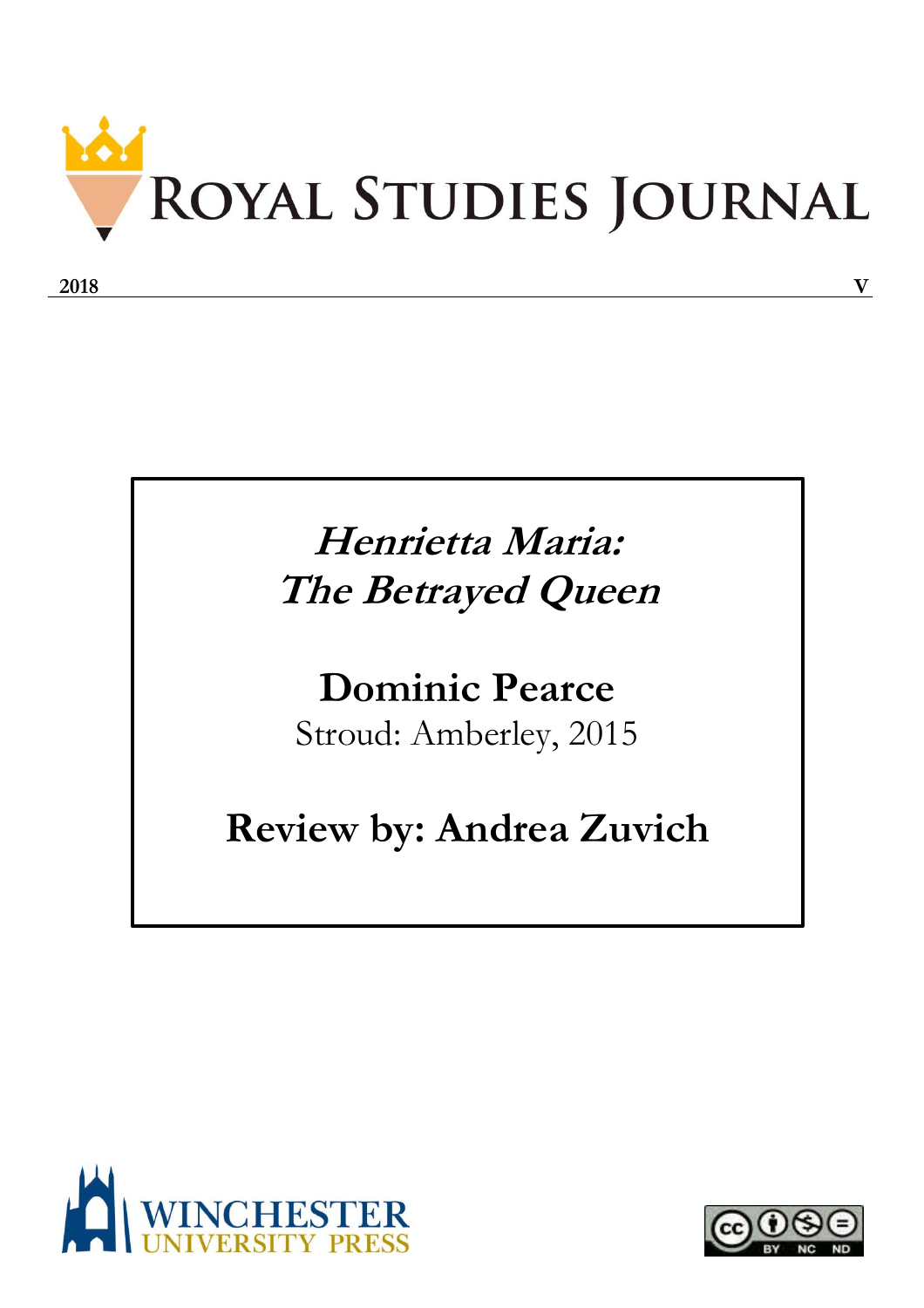*Henrietta Maria: The Betrayed Queen*. By Dominic Pearce. Stroud: Amberley, 2015. ISBN 978-1-4456-4547-6. 352 pp.  $\downarrow$ 20.

enrietta Maria, the controversial uncrowned queen consort of the equally provocative Charles I of England, Scotland, and Ireland, continues to have a reputation for shrewish obstinacy and religious bigotry, with little—if any—attention given to the more positive qualities of her character. The premise behind Dominic Pearce's biography is that historians have betrayed the queen, because she has been largely ignored and/or disrespected. Pearce shows Henrietta Maria as a fully-fleshed person: her weaknesses and strengths are equally stated. The text is followed by a list of Henrietta Maria's descendants, notes, a bibliography, acknowledgements, and an index.  $\widetilde{\mathcal{H}}$ 

The 2010s have seen a positive trend in biographies seeking to reexamine the Stuart monarchs of the seventeenth century, notably Mark Kishlansky's *Charles I: An Abbreviated Life* (2014), and *White King: Charles I – Traitor, Murderer, Martyr* by Leanda de Lisle (2018). Such critical re-evaluations have led to studies that are more balanced and more aware of the complexities of the figures of the seventeenth-century Stuart dynasty than the prejudices of Whig historians have previously allowed. Pearce's book is no exception and, while it competently adds to the scholarship of the Caroline period, it perhaps can be argued that it does not add a great deal more than what has already been written in other relatively recent works on or featuring Henrietta Maria, such as Alison Plowden's *Henrietta Maria: Charles I's Indomitable Queen* (2001)*,* or Katie Whitaker's *A Royal Passion: The Turbulent Marriage of King Charles I of England and Henrietta Maria of France* (2010). Nevertheless, it is Pearce's emphasis upon Henrietta Maria's childhood and upbringing in Catholic France that deserves attention, and is what sets it apart from previous works, for it puts Henrietta Maria in her rightful context: as a French Catholic princess, daughter, sister, and later aunt of French kings.

Indeed, Part One of Pearce's six-part biography is dedicated to the wider picture of the Bourbons and Stuarts. Readers are transported—not merely to Henrietta Maria's birth in 1609 and childhood—but earlier, to the sumptuous marriage celebrations in 1600 of her royal parents, Henri IV of France and Marie de Medicis. The assassination of Henrietta Maria's father in May of 1610; the removal of Henrietta's elder sister, Elisabeth, who left France to marry Philip IV of Spain, whilst her brother Louis XIII married the Spanish princess, Anne of Austria, in 1615; and Charles and the Duke of Buckingham's adventurous journey to Spain in 1623, are among the peripheral, yet important, historical events that impacted the young princess. It is in the vivid descriptions of such historical occasions that Pearce is at his strongest.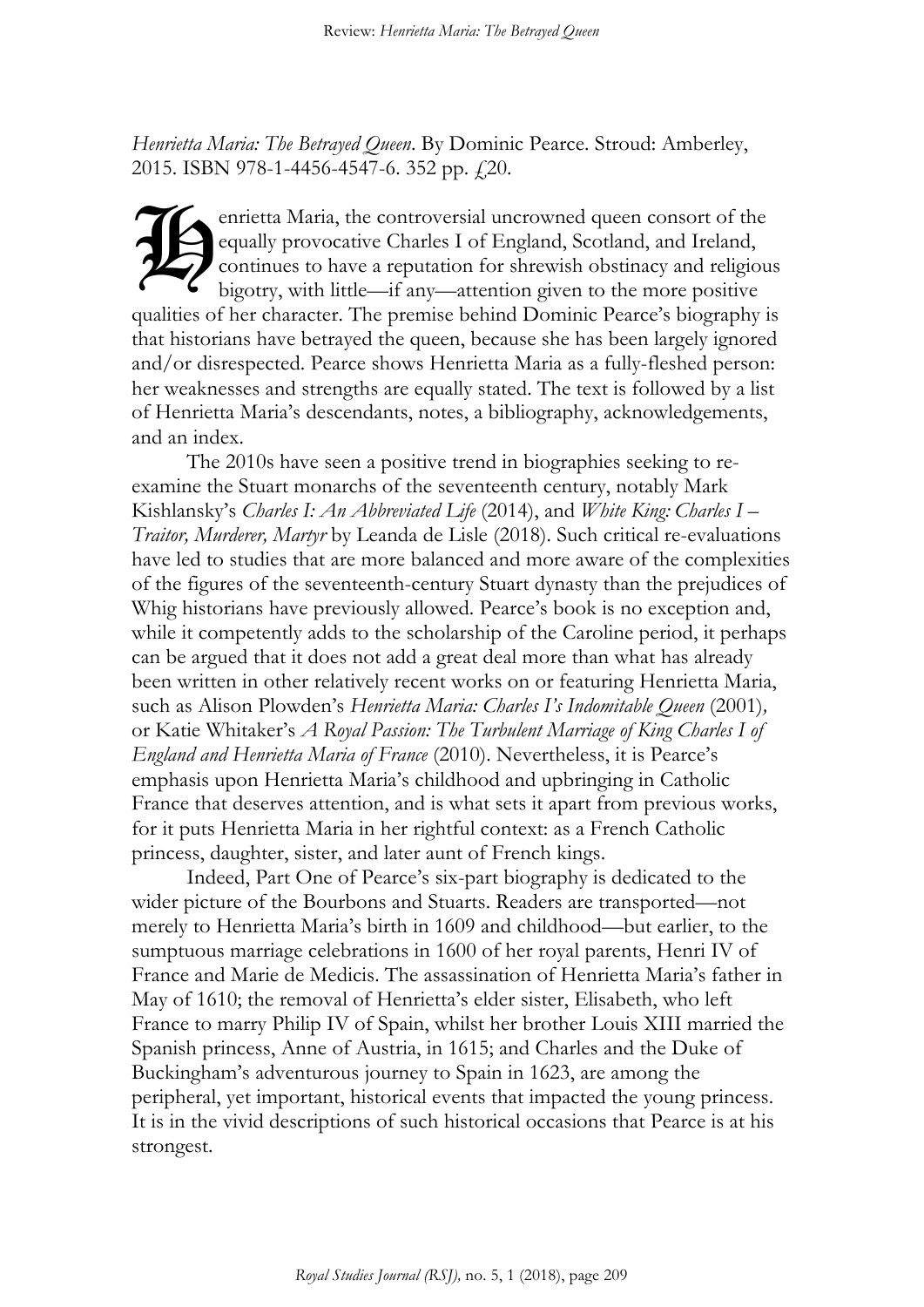All of the major secondary figures, such as Elisabeth of Valois, Elizabeth Stuart, and Frederick V of the Palatinate, among others, are prominently featured; somewhat surprisingly, the Flemish Baroque artist Rubens is also mentioned often throughout the book, as he was involved in several royal courts throughout Europe. When Charles's attempts to woo the Spanish Infanta came to nothing, he decided to marry Henrietta Maria. The union, which had begun for political gain, eventually became a love match.

The six chapters that comprise Part Two focus on the stormy beginning of the marriage between Charles and Henrietta Maria. Pearce emphasises the royal couple's shared love and admiration for art. Henrietta Maria's participation in masques—that entertainment so beloved of the Stuart monarchs—drew severe criticism from some circles, most notoriously from William Prynne in his *Histriomastix* of 1632 in which he referred to women who acted in plays as "notorious whores." For this, he "was sentenced to have both ears cut off, to a fine of  $\dot{f}$ , 5,000, and to life imprisonment" (122).

Eight chapters are devoted to the Civil Wars, which include Henrietta Maria's courageous leading of the army from York, "taking with her ... three thousand infantry, thirty companies of cavalry, six cannon and two mortars" (226). Henrietta Maria's sheer boldness in such dangerous times makes for striking reading: Pearce states that "sailing out of Falmouth, she ran into more parliamentary cannon ... she instructed the captain to set fire to his store of gunpowder so that she—and everyone else on board—would die in the explosion, rather than yield to Parliament" (300). Earlier, in 1643, the Commons had voted to impeach Henrietta Maria for treason, citing her "refusal to be crowned in 1626" (225). Upon learning that her husband was beheaded in 1649, she "went into a state of shock. She could not speak and could not move" (254).

The subject of numerous political pamphlets and a popular target of anti-Catholic rhetoric in her time, Henrietta Maria's Catholicism was unquestionably an important aspect of her identity and the reason behind many of her decisions, and it is no surprise that Pearce devotes time towards this topic. Her foreignness combined with her religion put her immediately at odds with some in the country. Her own beliefs aside, Pearce states, "oddly enough, Henrietta Maria had friends who were Puritan" (141). Occasionally, her religious convictions trumped her familial devotion, as was the case with the rupture between her youngest son, Henry, Duke of Gloucester, and herself. The young prince, having been a prisoner of Parliament for several years, had become a staunch Protestant: a fact that troubled Henrietta Maria greatly.

The final section of the book focuses on the last years of Henrietta Maria's life: a time that was bittersweet, for while the Restoration brought her son back from exile, she was also saddened by even more bereavement.